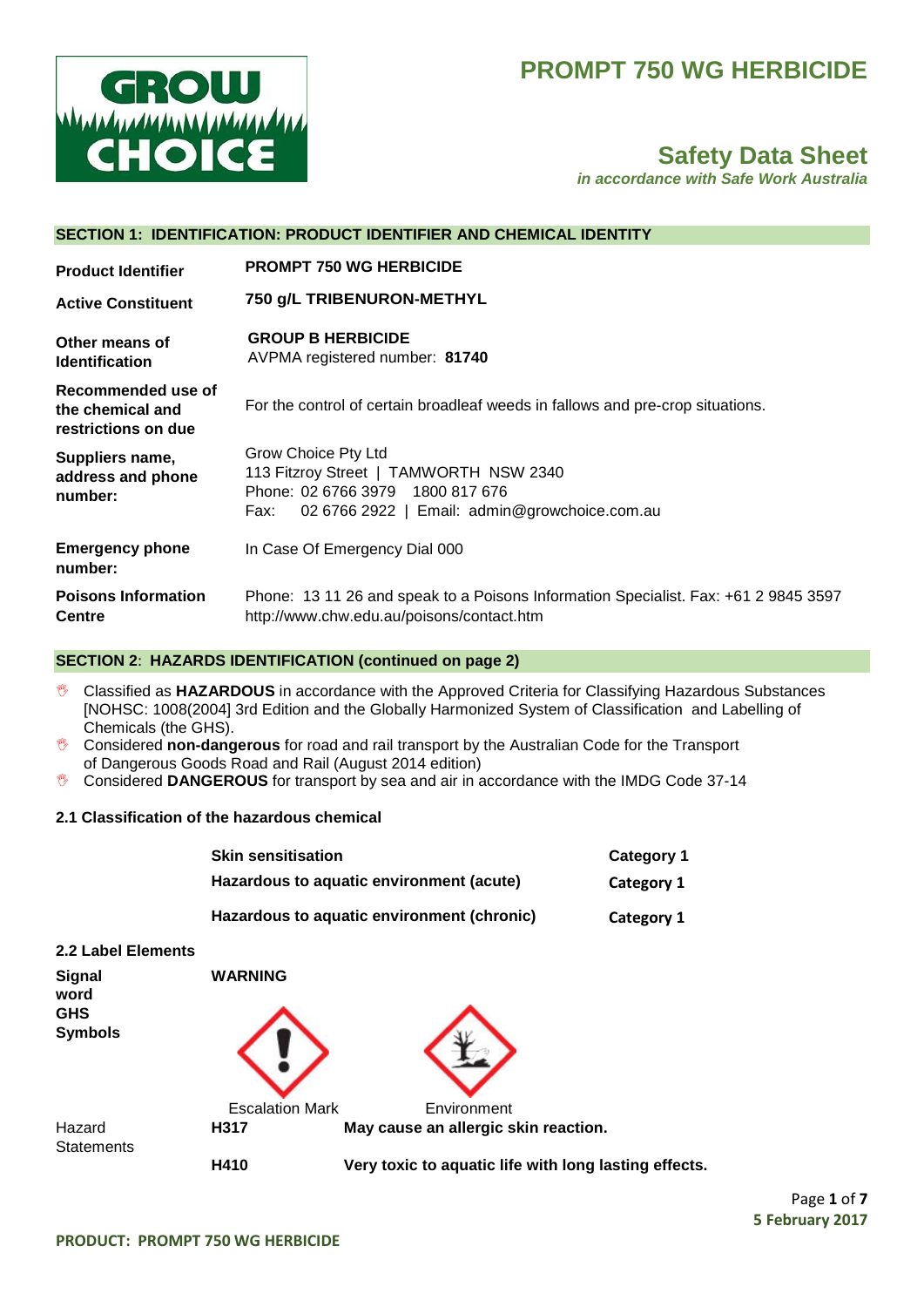| <b>Precautionary Statements</b> |                  |                                                                                                   |  |
|---------------------------------|------------------|---------------------------------------------------------------------------------------------------|--|
| General                         | P <sub>101</sub> | If medical advice is needed, have product container or label at<br>hand.                          |  |
|                                 | P <sub>102</sub> | Keep out of reach of children.                                                                    |  |
|                                 | P <sub>103</sub> | Read label before use                                                                             |  |
| Prevention                      | P264             | Wash hands, arms, face, neck and any exposed skin thoroughly<br>after handling.                   |  |
|                                 | <b>P272</b>      | Contaminated work clothing should not be allowed out of the<br>workplace.                         |  |
|                                 | <b>P280</b>      | Wear protective gloves, protective clothing and eye and/or face<br>protection.                    |  |
|                                 | P273             | Avoid release to the environment.                                                                 |  |
| Response                        | P302+P352        | IF ON SKIN: Wash with plenty of soap and water.                                                   |  |
|                                 | P333+P313        | If skin irritation or rash occurs, get medical attention/advice.                                  |  |
|                                 | P363             | Wash contaminated clothing before reuse.                                                          |  |
|                                 | P391             | Collect spillage.                                                                                 |  |
| Storage                         | P403+P235        | Store in a well-ventilated place. Keep cool. Keep container tightly                               |  |
|                                 | +P233            | closed.                                                                                           |  |
|                                 | <b>P405</b>      | Store locked up                                                                                   |  |
| Disposal                        | <b>P501:</b>     | Dispose of contents and container in accordance with local,<br>regional and national regulations. |  |

### **SECTION 3: COMPOSITION AND INFORMATION ON INGREDIENTS**

| <b>Chemical</b><br>ingredients: | Component                             | <b>CAS No</b>   | <b>Concentration</b><br>% |
|---------------------------------|---------------------------------------|-----------------|---------------------------|
| <b>CAS number and</b>           | Tibenuron-methyl                      | 1001200-48-0    | 75%w/w                    |
| other unique<br>identifiers:    | Other ingredients,<br>including water | (non hazardous) | balance                   |

### **Concentration of ingredients:**

**SECTION 4: FIRST AID MEASURES (continued on page 3)**

**In Case Of Emergency Dial 000 and/or Poisons Information Centre: Phone: 13 11 26 and speak to a Poisons Information Specialist. Take this SDS and or DFU/Label with you or when calling the Poisons Information Centre.**

### **Inhalation:**

If product is inhaled, remove person to fresh air. If not breathing, give artificial respiration. Seek medical attention if breathing problems develop.

### **Skin Contact:**

This product is classified as a potential sensitiser by skin contact. In case of skin contact, immediately remove contaminated clothing and wash affected areas with water and soap for at least 15 minutes. Seek medical attention if irritation persists or symptoms occur. Properly dispose of contaminated leather items, such as shoes, belts and watchbands.

### **Eye Contact:**

In case of eye contact, hold eyelids open and rinse with water for at least 15 minutes. Seek medical attention if symptoms occur.

### **Ingestion:**

If product swallowed in any form, do not induce vomiting. **SEEK URGENT MEDICAL ATTENTION, CALL THE POISON CENTRE**. Immediately rinse mouth with water. Give a glass of water. If vomiting occurs spontaneously, keep head below hips to prevent aspiration. Do not give anything by mouth to an unconscious person. Seek immediate medical attention.

### **Symptoms Caused by Exposure:**

Ingestion: Significant oral exposure is considered to be unlikely. However, this product may be irritating to mucous membranes but is unlikely to cause anything more than transient discomfort..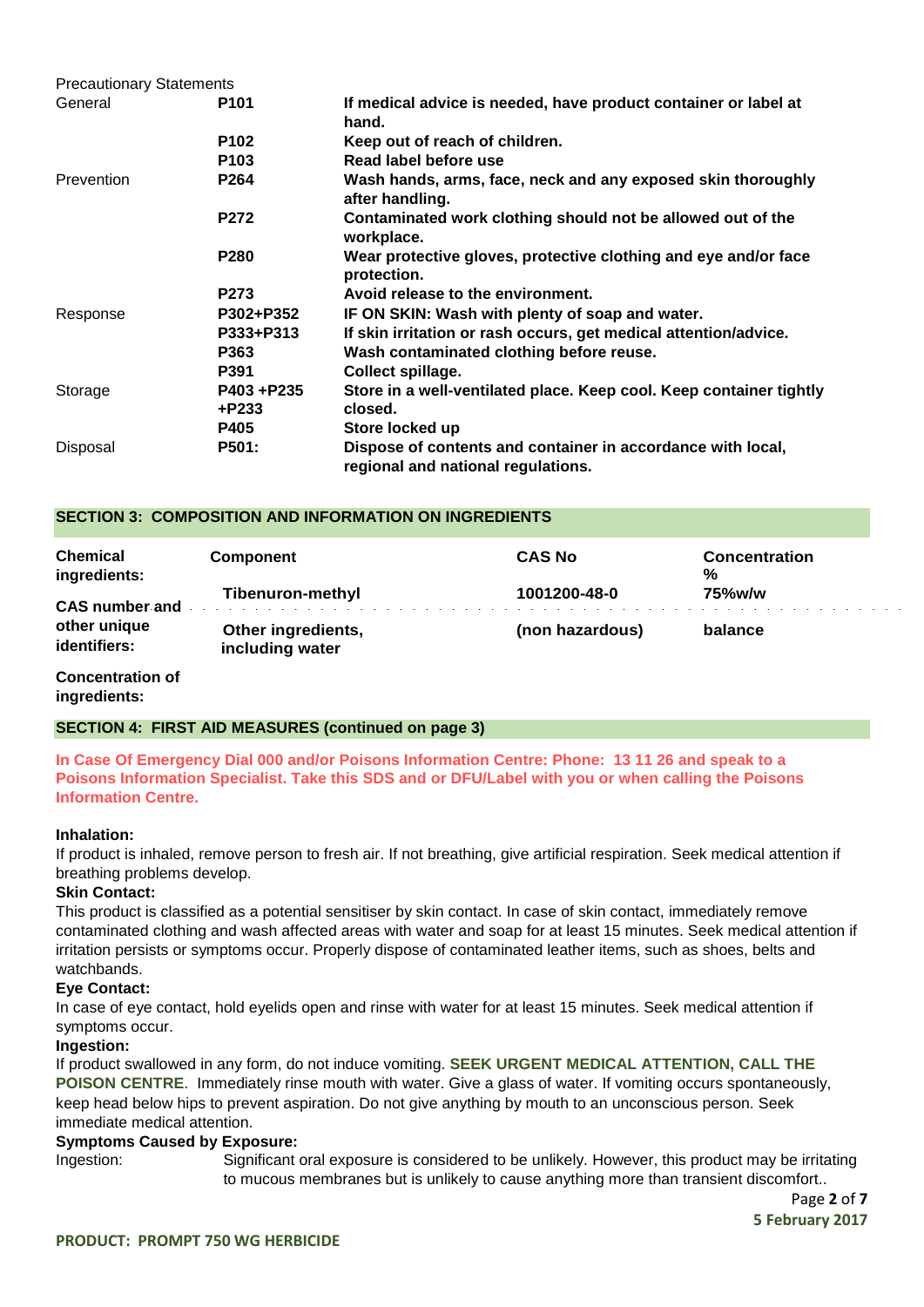| Inhalation:          | Product may be mildly irritating, although unlikely to cause anything more than transient<br>discomfort.                                                                                                                                                                                                                                           |
|----------------------|----------------------------------------------------------------------------------------------------------------------------------------------------------------------------------------------------------------------------------------------------------------------------------------------------------------------------------------------------|
| <b>Skin Contact:</b> | Classified as a potential sensitiser by skin contact. Exposure to a skin sensitiser, once<br>sensitisation has occurred, may manifest itself as skin rash or inflammation and in some<br>individuals this reaction can be severe. In addition product may be irritating, but is unlikely to<br>cause anything more than mild transient discomfort. |
| Eye Contact:         | May cause slightly irritation. Symptoms may include stinging and reddening of eyes and<br>watering which may become copious.                                                                                                                                                                                                                       |

### **SECTION 5: FIRE FIGHTING MEASURES**

| <b>Suitable</b><br>extinguishing<br>media                                      | In event of fire, use fire extinguishing methods are carbon dioxide, dry chemical, foam, water<br>fog.                                                                                                                                                                                                                                                                                                                                    |
|--------------------------------------------------------------------------------|-------------------------------------------------------------------------------------------------------------------------------------------------------------------------------------------------------------------------------------------------------------------------------------------------------------------------------------------------------------------------------------------------------------------------------------------|
| <b>Specific hazards</b><br>arising from the<br>chemical                        | If involved in a fire, the dehydrated components may emit toxic fumes.                                                                                                                                                                                                                                                                                                                                                                    |
| <b>Special protective</b><br>equipment and<br>precautions for<br>fire fighters | Fire fighters should wear full protective gear, including self-contained breathing apparatus<br>(AS/NZS 1715/1716). Keep unnecessary people away. If it can be done safely, remove<br>intact containers from the fire. Otherwise, use water spray to cool them. Bund area with sand<br>or earth to prevent contamination of drains or waterways. Dispose of fire control water or<br>other extinguishing agent and spillage safely later. |

## **SECTION 6: ACCIDENTAL RELEASE MEASURES**

| Personal<br>precautions,<br>protective<br>equipment and<br>emergency<br>procedures | In case of spillage it is important to take all steps necessary to:<br>Avoid contact with the spilled material or contaminated surfaces. Extinguish or remove any<br>sources of ignition. When dealing with spills do not eat, drink or smoke and wear protective<br>clothing and equipment. Keep people and animals away. Prevent spilled material from<br>entering drains or watercourses.           |
|------------------------------------------------------------------------------------|--------------------------------------------------------------------------------------------------------------------------------------------------------------------------------------------------------------------------------------------------------------------------------------------------------------------------------------------------------------------------------------------------------|
| <b>Environmental</b><br>precautions                                                | Do not allow to get into surface water, drains and ground water. If the product contaminates<br>rivers and lakes or drains inform respective authorities.<br>Reposition any leaking containers so as to minimise leakage. Dam and absorb spill with an<br>absorbent material (eg sand or soil). Shovel the absorbed spill into drums                                                                   |
| Methods and<br>materials for<br>containment and<br>cleaning up                     | Contain spill and absorb with earth, sand, clay, or other absorbent material. Collect and<br>store in properly labelled, sealed drums for safe disposal. Deal with all spillages<br>immediately.). Clean contaminated floors and objects thoroughly, observing environmental<br>regulations If contamination of drains, streams, watercourses, etc. is unavoidable, warn the<br>local water authority. |
| 6.4 Reference to<br>other sections                                                 | Information regarding safe handling see section 7.<br>Information regarding personal protective equipment see section 8.<br>Information regarding waste disposal, see section 13.                                                                                                                                                                                                                      |

## **SECTION 7: HANDLING AND STORAGE (continued on page 4)**

| <b>Precautions for</b><br>safe handling | Safe work practices are recommended.<br>Avoid contact with eyes and skin.<br>When opening the container and preparing spray wear appropriate PPE (refer Section 8).<br>Do not spray under high wind conditions.<br><b>Hygiene measures:</b><br>When using products, do not eat, drink or smoke.<br>Contaminated work clothing should not be allowed out of the workplace.<br>Wash hands thoroughly with soap and water after use and before eating, drinking,<br>smoking/using tobacco, chewing gum, using the toilet or applying cosmetics.<br>After each day's use, wash gloves, face shield or goggles and contaminated clothing. |
|-----------------------------------------|--------------------------------------------------------------------------------------------------------------------------------------------------------------------------------------------------------------------------------------------------------------------------------------------------------------------------------------------------------------------------------------------------------------------------------------------------------------------------------------------------------------------------------------------------------------------------------------------------------------------------------------|
| <b>Conditions for</b><br>safe storage,  | Avoid contact with eyes and skin.<br>Keep out of reach of children, unauthorised persons and animals.<br>Store in tightly sealed original containers in a dry secure place away from fertilizers, feed                                                                                                                                                                                                                                                                                                                                                                                                                               |

Page **3** of **7 5 February 2017**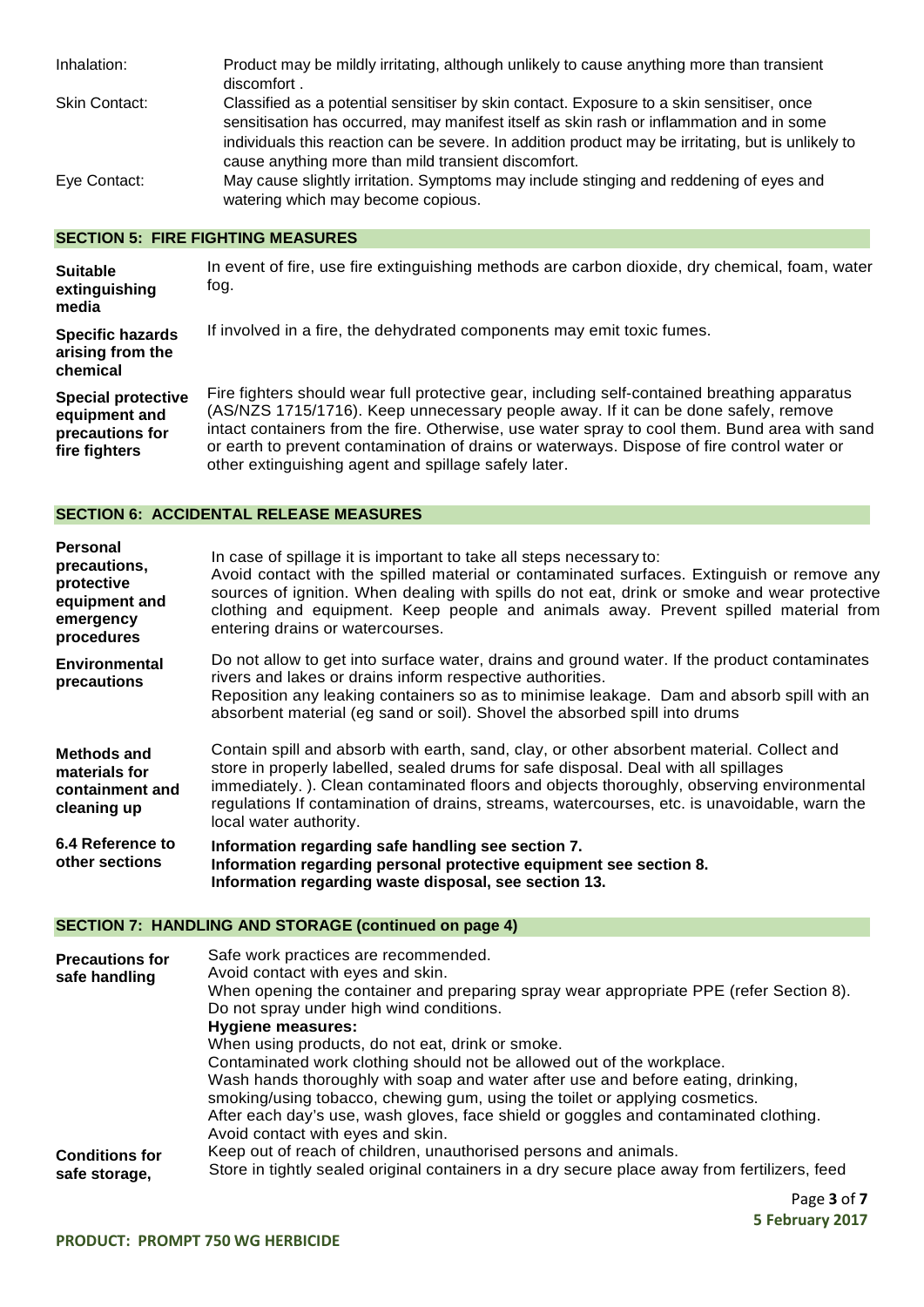| including any<br>incompatibilities:        | and food.<br>Store out of direct sunlight and extreme temperature.<br>Always read the label and any attached leaflet before use.                                                                                                                                                                                                                                                                                                                                                                                                                                                                                                                                                                                                                                                                                                                                                                                                                                                                                                                                                                                                                                                                                   |
|--------------------------------------------|--------------------------------------------------------------------------------------------------------------------------------------------------------------------------------------------------------------------------------------------------------------------------------------------------------------------------------------------------------------------------------------------------------------------------------------------------------------------------------------------------------------------------------------------------------------------------------------------------------------------------------------------------------------------------------------------------------------------------------------------------------------------------------------------------------------------------------------------------------------------------------------------------------------------------------------------------------------------------------------------------------------------------------------------------------------------------------------------------------------------------------------------------------------------------------------------------------------------|
|                                            | <b>SECTION 8: EXPOSURE CONTROLS AND PERSONAL PROTECTION</b>                                                                                                                                                                                                                                                                                                                                                                                                                                                                                                                                                                                                                                                                                                                                                                                                                                                                                                                                                                                                                                                                                                                                                        |
| Appropriate<br>engineering<br>controls     | No special requirements. Product is used outdoors<br>Control process conditions to avoid contact. Use only in well-ventilated areas. If necessary,<br>use local exhaust ventilation to keep airborne concentration below the exposure limits.                                                                                                                                                                                                                                                                                                                                                                                                                                                                                                                                                                                                                                                                                                                                                                                                                                                                                                                                                                      |
| Personal<br>protective<br>equipment (PPE): | When opening the container, preparing the spray wear cotton overalls buttoned to the neck<br>and wrist and a washable hat, elbow length PVC chemical resistant and face shield or<br>goggles.                                                                                                                                                                                                                                                                                                                                                                                                                                                                                                                                                                                                                                                                                                                                                                                                                                                                                                                                                                                                                      |
|                                            | When using the prepared spray, wear cotton overalls buttoned to the neck and wrist and a<br>washable hat and optional once chemical is prepared for use, elbow length PVC chemical<br>resistant and face shield or goggles if protected from spray drift/contamination.<br>Face and Eye Protection: Face shield or goggles.<br>Clothing: Cotton overalls buttoned to the neck and wrist (or equivalent clothing) and a<br>washable hat.<br>Gloves: Elbow-length chemical resistant PVC gloves.<br>Respiratory: If airborne concentrations are likely to exceed the exposure standards above<br>or if exposed to dust, an AS/NZS 1715/1716 approved respirator should be worn.<br>Recommended to use Australian and New Zealand Standard PPE:<br>Overalls AS 3765, Clothing for protection against Hazardous chemicals<br>Gloves: AS/NZS 2161, Industrial safety gloves and mittens (not electrical and medical gloves)<br>Goggles and face shield<br>As/NZS 1337, Eye protectors for industrial applications.<br>Footwear AS/NZS 2210, Occupational protective footwear<br>Respirators AS NZS 1715 Selection, Use and Maintenance of Respiratory Protective Devices<br>AS/NZS 1716, Respiratory Protective Devices |
| <b>Requirements</b>                        | Check State and/or Territory regulations that require people who use pesticides in their job<br>or business to have adequate training in the application of the materials.                                                                                                                                                                                                                                                                                                                                                                                                                                                                                                                                                                                                                                                                                                                                                                                                                                                                                                                                                                                                                                         |
| <b>Concerning</b><br><b>Training</b>       |                                                                                                                                                                                                                                                                                                                                                                                                                                                                                                                                                                                                                                                                                                                                                                                                                                                                                                                                                                                                                                                                                                                                                                                                                    |

### **SECTION 9: PHYSICAL AND CHEMICAL PROPERTIES**

| Appearance:                                |                  |
|--------------------------------------------|------------------|
| Form:                                      | Solid, c         |
| Colour:                                    | Light bi         |
| Odour:                                     | Mild sw          |
| <b>Odour Threshold</b>                     | No info          |
| pH-Value:                                  | 8.0(10           |
| <b>Melting point/Melting range</b>         | No info          |
| <b>Initial Boiling Point/Boiling Range</b> | No info          |
| <b>Flash Point</b>                         | Not ap           |
| Flammability                               | Does n           |
| <b>Auto-ignition Temperature</b>           | 400 $^{\circ}$ C |
| <b>Decomposition Temperature:</b>          | No info          |
| <b>Explosion Limits: Upper and Lower</b>   | Upper            |

**Vapour Pressure at 20 °C**<br> **Bulk Density Bulk Density** 20 °C **Bulk Density Vapour Density:**<br> **Evaporation Rate at 20 °C:**<br>
No information available<br>
No information available **Evaporation Rate at 20 °C: Solubility in Water**<br> **Solubility in Water**<br> **Solubility in Weight**<br> **Solubility in Weight**<br> **Solubility in Weight**<br> **Solubility in Weight**<br> **Solubility in Weight**<br> **Solution**<br> **Solution**<br> **Solution**<br> **Solution**<br> **Solutio % Volatiles by Weight** 

Solid, granular Light brown **Odour:** Mild sweet **No information available pH-Value:** 8.0 (10 g/l) (25 °C) **No information available No information available** Not applicable for this product Does not sustain combustion. **No information available Explosion Limits: Upper and Lower** Upper explosion limit: No information available. Lower explosion limit: 0.365 mg/m3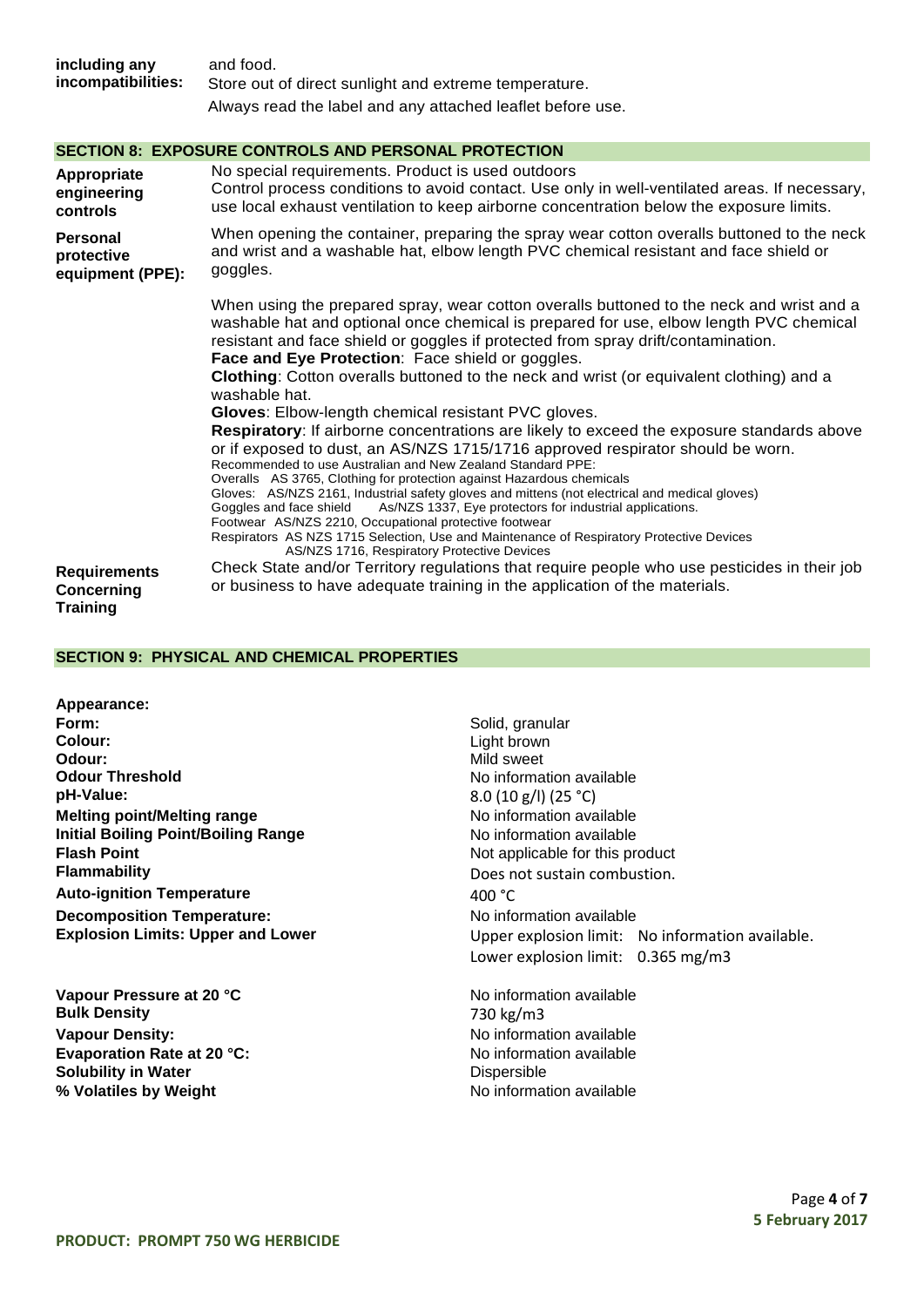### **SECTION 10: STABILITY AND REACTIVITY**

**Possibility of Hazardous Reactions:** No dangerous reaction known under conditions of normal use and storage conditions.

**Chemical Stability:** This product is chemically stable under recommended conditions of storage, use and temperature.

**Conditions to Avoid:** Protect this product from light. Store in the closed original container in a dry, cool, wellventilated area out of direct sunlight.

**Incompatible Materials:** strong acids, strong bases, strong oxidising agents.

**Hazardous Decomposition Products:** Carbon dioxide (CO2), Nitrogen oxides (NOx). Carbon dioxide, and if combustion is incomplete, carbon monoxide and smoke. Nitrogen and compounds. Under some circumstances, oxides of nitrogen. Occasionally hydrogen cyanide gas in reducing atmospheres. Oxides of sulphur (sulphur dioxide is a respiratory hazard) and other sulphur compounds. Most will have a foul odour. Water. Carbon monoxide poisoning produces headache, weakness, nausea, dizziness, confusion, dimness of vision, disturbance of judgment, and unconsciousness followed by coma and death.

**Polymerisation:** This product will not undergo polymerisation reactions.

### **SECTION 11: TOXICOLOGICAL INFORMATION (continued on page 6)**

### **Toxicity:**

# **Acute toxicity**

**Skin corrosion/irritation**

| Oral:<br>LD50/Rat: $> 5,000$ mg/kg |                                                |
|------------------------------------|------------------------------------------------|
| Inhalation: Tribenuron methyl      | $LC50/4$ h/Rat(dust/mist): $> 6.0$ mg/l Dermal |
| Product                            | : LD50/Rabbit: $> 2,000$ mg/kg                 |

> 2,000 mg/kg

# Product: Species: Rabbit. Result: No skin irritation

**Serious eye damage/eye irritation** Product: Species: Rabbit. Result: No eye irritation **Respiratory or skin sensitisation** Product: Species: Guinea pig: Result: Did not cause sensitisation on laboratory animals.

| <b>Germ cell mutagenicity</b>                      |                                                                                                                                                                                                                                                         |
|----------------------------------------------------|---------------------------------------------------------------------------------------------------------------------------------------------------------------------------------------------------------------------------------------------------------|
| Tribenuron methyl:                                 | Animal testing did not show any mutagenic effects.<br>Tests on bacterial or mammalian cell cultures did not show mutagenic<br>effects.                                                                                                                  |
| Carcinogenicity                                    |                                                                                                                                                                                                                                                         |
| Tribenuron methyl:                                 | Not classifiable as a human carcinogen.<br>An increased incidence of tumours was observed in laboratory animals.<br>Target(s): Mammary glands                                                                                                           |
| <b>Reproductive toxicity</b>                       |                                                                                                                                                                                                                                                         |
| Tribenuron methyl                                  | No toxicity to reproduction<br>Teratogenicity: Animal testing showed effects on embryo-fetal<br>development at levels equal to or above those causing<br>maternal toxicity. Evidence suggests the substance is not a<br>developmental toxin in animals. |
| <b>Specific Target Organ Toxicity</b>              |                                                                                                                                                                                                                                                         |
| Specific target organ toxicity - single exposure   |                                                                                                                                                                                                                                                         |
| Tribenuron methyl                                  | The substance or mixture is not classified as specific target organ<br>toxicant, single exposure.                                                                                                                                                       |
| Specific target organ toxicity - repeated exposure |                                                                                                                                                                                                                                                         |
| Product:                                           | Refer to acute toxicity and/or repeated dose toxicity data for more<br>information on target organs if applicable.                                                                                                                                      |
| <b>Aspiration hazard</b>                           |                                                                                                                                                                                                                                                         |
| Tribenuron methyl<br><b>Other</b>                  | No aspiration toxicity classification                                                                                                                                                                                                                   |
| Tribenuron methyl                                  | Repeated dose toxicity:                                                                                                                                                                                                                                 |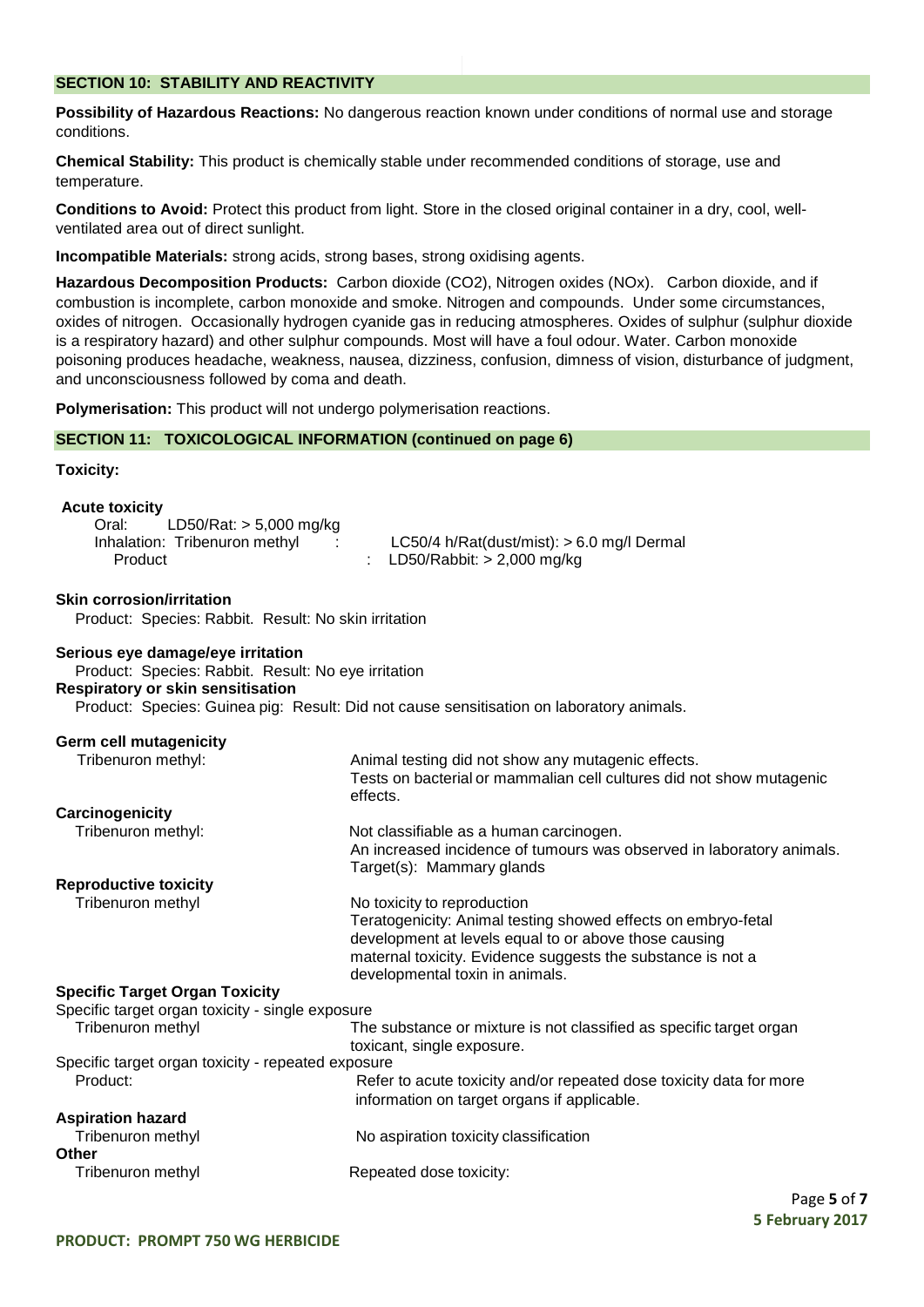The following effects occurred at levels of exposure that significantly exceed those expected under labeled usage conditions. Oral - feed/Mouse 90 d NOAEL: 500 mg/kg Reduced body weight gain Oral/Rat 28 d

### **Additional toxicological information:**

The Australian Acceptable Daily Intake (ADI) for tribenuron-methyl for a human is 0.01 mg/kg/day, set for the public for daily, lifetime exposure. This is based on the NOEL of 0.95 mg/kg/day, the level determined to show no effects during long term exposure for the most sensitive indicators and the most sensitive species. (Ref: Comm. Dept. of Health and Ageing Office of Chemical Safety, 'ADI List', June 2014).

## **SECTION 12: ECOLOGICAL INFORMATION**

### **Ecotoxicity effects**

|                                   | Acute and prolonged toxicity to fish                                               |  |  |
|-----------------------------------|------------------------------------------------------------------------------------|--|--|
| Product:                          | LC50/96 h/Oncorhynchus mykiss (rainbow trout): 260 mg/l                            |  |  |
|                                   | LC50/96 h/Lepomis macrochirus (Bluegill sunfish): 340 mg/l                         |  |  |
| <b>Toxicity to aquatic plants</b> |                                                                                    |  |  |
| Product:                          | EbC50/72 h/Pseudokirchneriella subcapitata (green algae): 0.06 mg/l                |  |  |
|                                   | EC50/336 h/Lemna gibba (duckweed): 0.029 mg/l                                      |  |  |
|                                   | Acute toxicity to aquatic invertebrates                                            |  |  |
| Product:                          | EC50/48 h/Daphnia magna (Water flea): > 1,000 mg/l                                 |  |  |
| <b>Chronic toxicity to fish</b>   |                                                                                    |  |  |
| Product:                          | NOEC/21 d/Oncorhynchus mykiss (rainbow trout): > 560 mg/l                          |  |  |
|                                   | <b>Chronic toxicity to aquatic Invertebrates</b>                                   |  |  |
| Product:                          | NOEC/21 d/Daphnia magna (Water flea): 120 mg/l                                     |  |  |
|                                   | <b>Persistence and degradability</b>                                               |  |  |
| Product:                          | Not readily biodegradable. Estimation based on data obtained on active ingredient. |  |  |
| <b>Bioaccumulation:</b>           | Does not bio accumulate. Estimation based on data obtained on active ingredient.   |  |  |
| <b>Mobility in soil:</b>          | No information available.                                                          |  |  |
|                                   | <b>Other adverse effects:</b> No information available.                            |  |  |

### **SECTION 13: DISPOSAL CONSIDERATIONS**

| <b>Disposal of product</b>   | On site disposal of the concentrated product is not acceptable. Ideally, the product<br>should be used for its intended purpose. If there is a need to dispose of the product,<br>approach local authorities who hold periodic collections of unwanted chemicals<br>(ChemClear®).                                                                                                                                                                                                                                                                                                                                                                                                                                                                                                                                                                                                                                                                                                                                                                                                   |
|------------------------------|-------------------------------------------------------------------------------------------------------------------------------------------------------------------------------------------------------------------------------------------------------------------------------------------------------------------------------------------------------------------------------------------------------------------------------------------------------------------------------------------------------------------------------------------------------------------------------------------------------------------------------------------------------------------------------------------------------------------------------------------------------------------------------------------------------------------------------------------------------------------------------------------------------------------------------------------------------------------------------------------------------------------------------------------------------------------------------------|
| <b>Disposal of Container</b> | Do not use this container for any other purpose. Triple rinse containers; add rinsate to<br>the spray tank, then offer the container for recycling/reconditioning, or puncture top,<br>sides and bottom and dispose of in landfill in accordance with local regulations.<br>drumMUSTER is the national program for the collection and recycling of empty,<br>cleaned, non-returnable crop production and on-farm animal health chemical<br>containers. If the label on your container carries the drumMUSTER symbol, triple rinse<br>the container, ring your local Council, and offer the container for collection in the<br>program. If recycling, replace cap and return clean containers to recycler or<br>designated collection point. If not recycling, puncture or shred and bury containers in<br>local authority landfill. If no landfill is available, bury the containers below 500mm in a<br>disposal pit specifically marked and set up for this purpose clear of waterways,<br>desirable vegetation and tree roots. Empty containers and product should not be burnt. |

### **SECTION 14: TRANSPORT INFORMATION (continued on page 7)**

| <b>General Transport</b> | It is considered good practice not to transport agricultural chemical products with                                                                  |
|--------------------------|------------------------------------------------------------------------------------------------------------------------------------------------------|
| <b>Information</b>       | food, food related materials and animal feed products.                                                                                               |
| Land                     | Considered DANGEROUS for road and rail transport by the Australian Code for the<br>Transport of Dangerous Goods Road and Rail (August 2014 edition). |

UN number: 3077